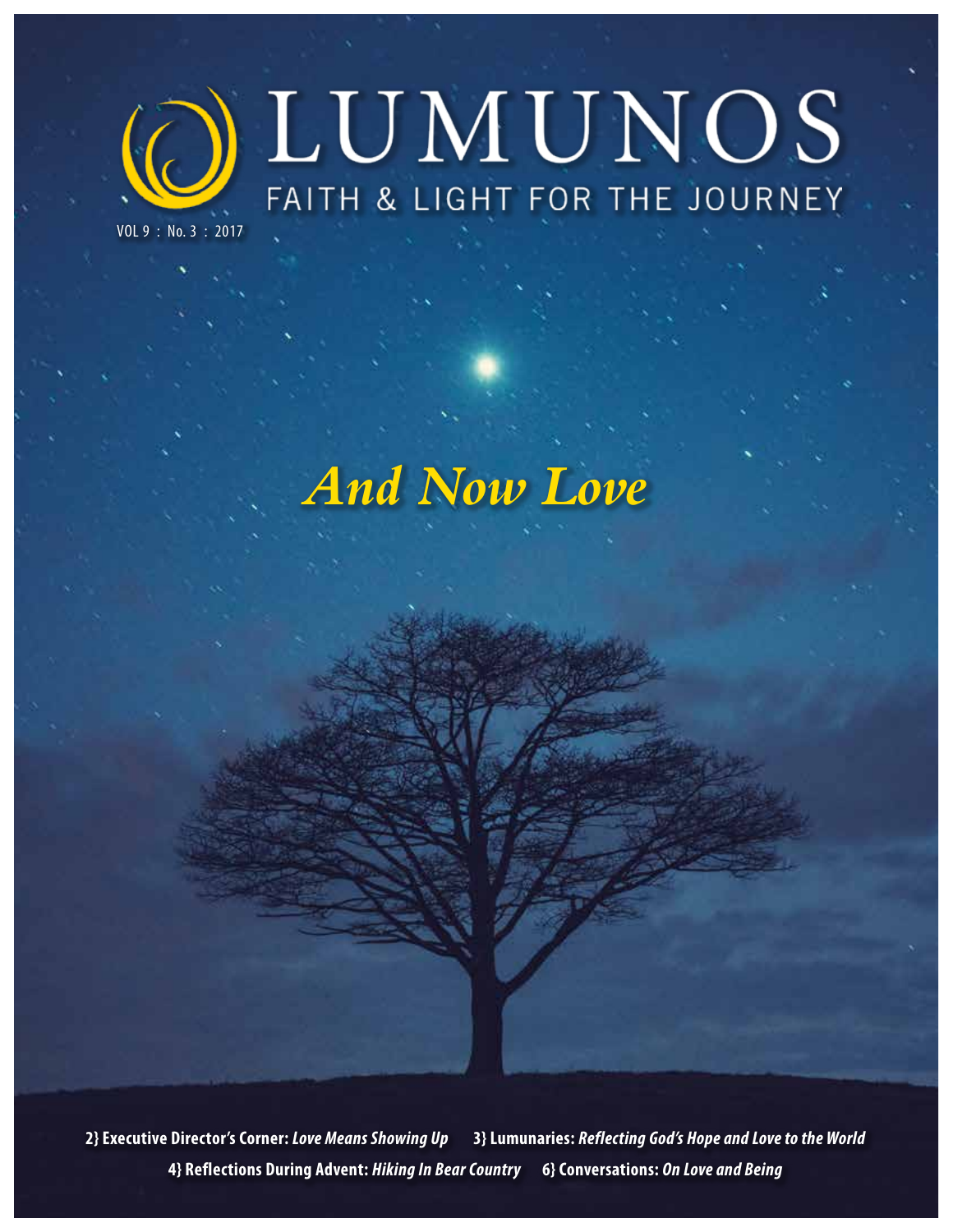### *Executive Director's Corner*



Doug Wysockey-Johnson

#### **Love as Priority**

read recently that the word 'priority' first came into the English language in the 1400's. For the next 500 years, it was only used in the singular. Then starting around 1900 we pluralized the term and started talking about 'priorities.'*<sup>1</sup>* It should be no surprise that we now talk about having multiple priorities without any sense of irony. It is just the way we live our lives, as if we can have many things that are most important to us. Not to mention our continual attempt to be in two places at one time, both mentally and physically.

Which leads us right into the time of year known as 'the holidays.' This is the season where we have multiple priorities while trying to be multiple places, all while multitasking our way into exhaustion. It is a good time to think about prioritizing, if by that we mean doing the hard work of saying one thing is more important than another.

### **Faith, Hope and Love**

This year in our three newsletters, we have taken a phrase from the Apostle Paul and used it as our theme. The phrase— 'And now faith, hope, and love abide'—feels timely to us. **Now** is the time for faith; **now** is the time for hope; and **now** is the time for love. Surely the world needs these qualities now more than ever.

The end of that passage from Paul goes like this: 'and the greatest of these is love.' Love is the priority. Love is the most important. When it comes down to it, and you must make a choice, then choose love. But what does that mean, especially with

# Love Means Showing Up

such an overused word? How do we make love a priority?

### **Defining Love**

A decent place to start would be just a few lines earlier, where Paul gets concrete:

*Love is patient; love is kind; love is not envious or boastful or arrogant or rude. It does not insist on its own way; it is not irritable or resentful; it does not rejoice in wrongdoing, but rejoices in the truth.2*

Regardless of how many times you may have heard this at weddings, I would invite you now to read those words a second time, slowly. Let them seep into your own life and experience; risk applying them not only to your life, but to our life together as a community and country. There are twelve descriptors in those few sentences, and today I fall short on about half of them. Collectively we aren't doing any better, and probably significantly worse.

### **Showing Up**

There is another definition of love that is relevant this time of year: Love means showing up. It means bringing yourself. Even if it is uncomfortable, even if you don't particularly want to be there. (But not everywhere! Remember that priority is singular, and we have to choose what is most important, and that means trying not to be two places at once. If you have already forgotten this, return to the start of this article and do not collect \$200.)

There is a fancy word for this showing up, which is 'incarnation.' In the Christian tradition, it is the story we tell this time of year. God, (who is mostly defined simply as 'love') chose to prioritize us. God showed up amongst us, which set into motion all sorts of surprising events. This is what happens when you show up—you never quite know what is going to happen.

To summarize, love is the priority. It is the most important thing. And it looks like patience. And kindness. And letting go of resentments. And maybe most importantly, it means showing up. Not everywhere, for all people in all times. That is God's job, not ours. No, for us, we can show up for the people and the values that are most important. As we do this—each in our own way, in our corner of the world—the world will be a more loving place. Now is the time.

### **A Note to our Community**

If you haven't already, soon you will be receiving a year-end appeal from us. I have **faith** that you will read it, I **hope** that you will be moved to contribute, and we will **love** you either way. This year we facilitated over 100 meetings, retreats, and workshops, involving almost 600 people. Of those 600 people, half were new to Lumunos. Your donations are helping us reach a whole new group of Lumunaries thank you! PS: If you haven't received a letter, you can always contribute at Lumunos.org.

<sup>1</sup> Greg McKeown, Essentialism: The Disciplined Pursuit of Less, Crown Business 2014.<sup>2</sup> 1 Corinthians 13:4-13

**Doug Wysockey-Johnson** *is the Executive Director of Lumunos. He lives with his family in Richmond, VT, and can be reached at doug@lumunos.org.*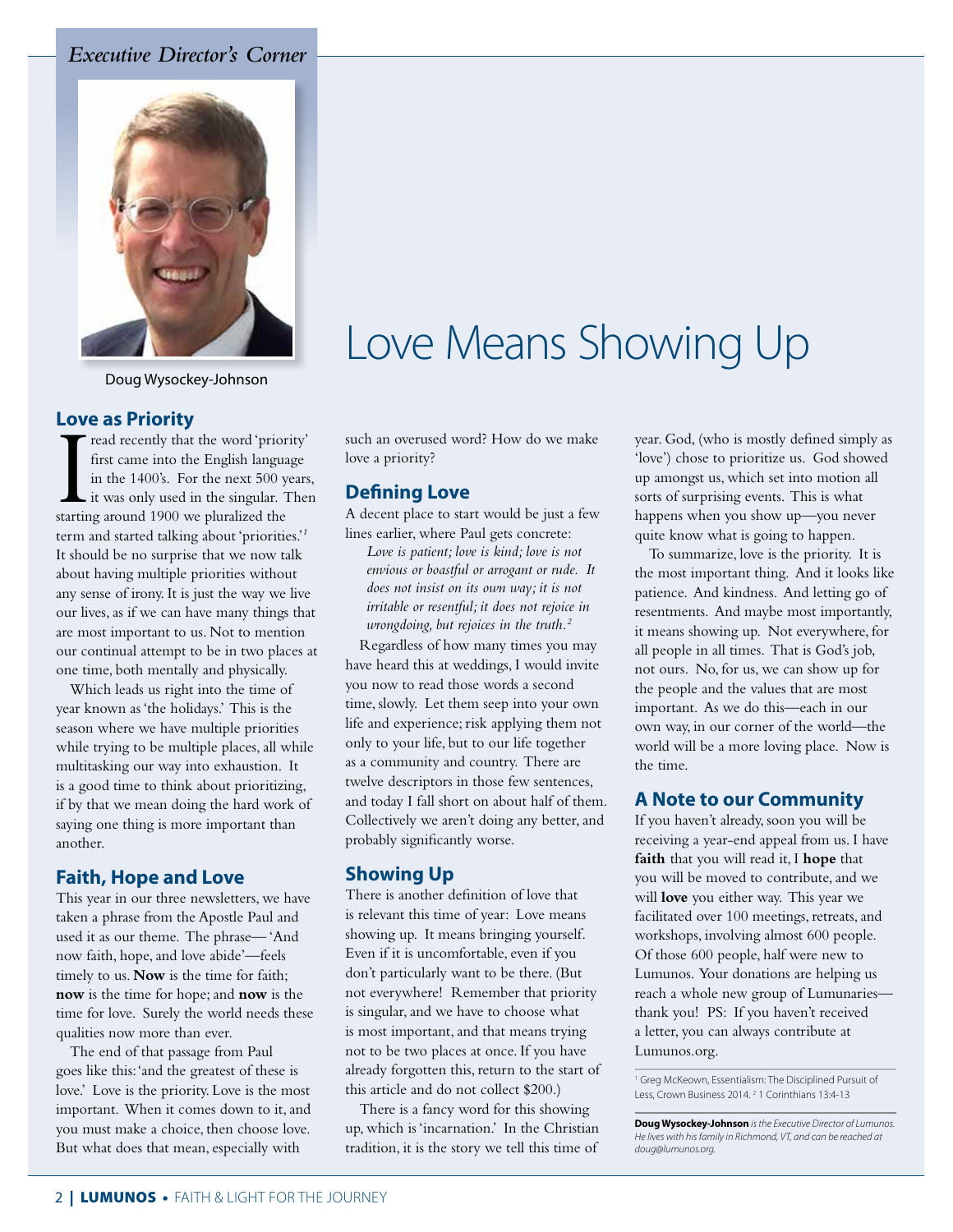## **Lumunaries**

# **Reflecting God's Hope and Love to the World**

*Through the years, Faith at Work/Lumunos has remained vibrant in an ever-changing world because of the community of people who have been part of our work. We have been blessed by these "Lumunaries."* 



Dr. Dianne Mcallister is a Lumunary in every sense of the word. Although she has served on our board and still serves on our Denver Advisory Council, Dianne's best contribution has been finding new people and places for us to have an impact. More than anyone, she has opened the doors for us to work with new people—hundreds and hundreds of people, all new to Lumunos. Dianne saw a connection between the historic work of Lumunos, and the needs of the physicians she serves in her role as a Chief Medical Officer. Because of her, we have held countless gatherings, workshops and retreats, all creating the space for people to live more fully into their calling.

Here is Dianne in her own words:

*I can count three distinct times of hearing a 'call' in my life. The first was as a four or five year old, looking at my uncle's missionary surgeon pictures of cases in Africa. It was then that I knew I wanted to be a doctor. Then as a high school senior, I was excited to go to Stanford where I was accepted. But something inside told me that instead I was called to go to North Park College, a small liberal arts college with ties to my Swedish heritage and the church of my* 



*youth. Somehow I knew that I needed to get grounded in my heritage and myself, if I was to be able to better serve patients later.*

*My third experience of calling came in 2001, at the Denver International Airport. I was waiting for a plane, and suddenly had a clear sense of calling. It was so strong that I ran into the bookstore to buy a journal to write down my thoughts. Something came together for me in those moments. I knew then as I do now that as a Christian, my personal mission, or calling, is to reflect God's hope and love to the world. Out of that experience I took a leap of faith and changed to a career path that had not yet been invented (the position of Chief Medical Officer). It gave me an opportunity to help create that role, and with a few other pioneers to begin the Physician Well-Being movement.* 

*That was over 14 years ago. It has been a long road from that time in the airport to now. Along the way I found Lumunos, and knew that it was the "key ingredient" to reconnecting physicians with their call to medicine. I've now interviewed over 1000 physicians (and physicians to be) about why we do what we do. It usually boils down to two thingswanting to help people and a love of science. When doctors talk about this, they get passion and spark back into their speech.* 

*I've seen with my own eyes that content from Lumunos, or a Lumunos group meeting, has literally changed the lives of so many physicians. By supporting physicians calling, Lumunos is making a real impact and changing the quality of patient care.*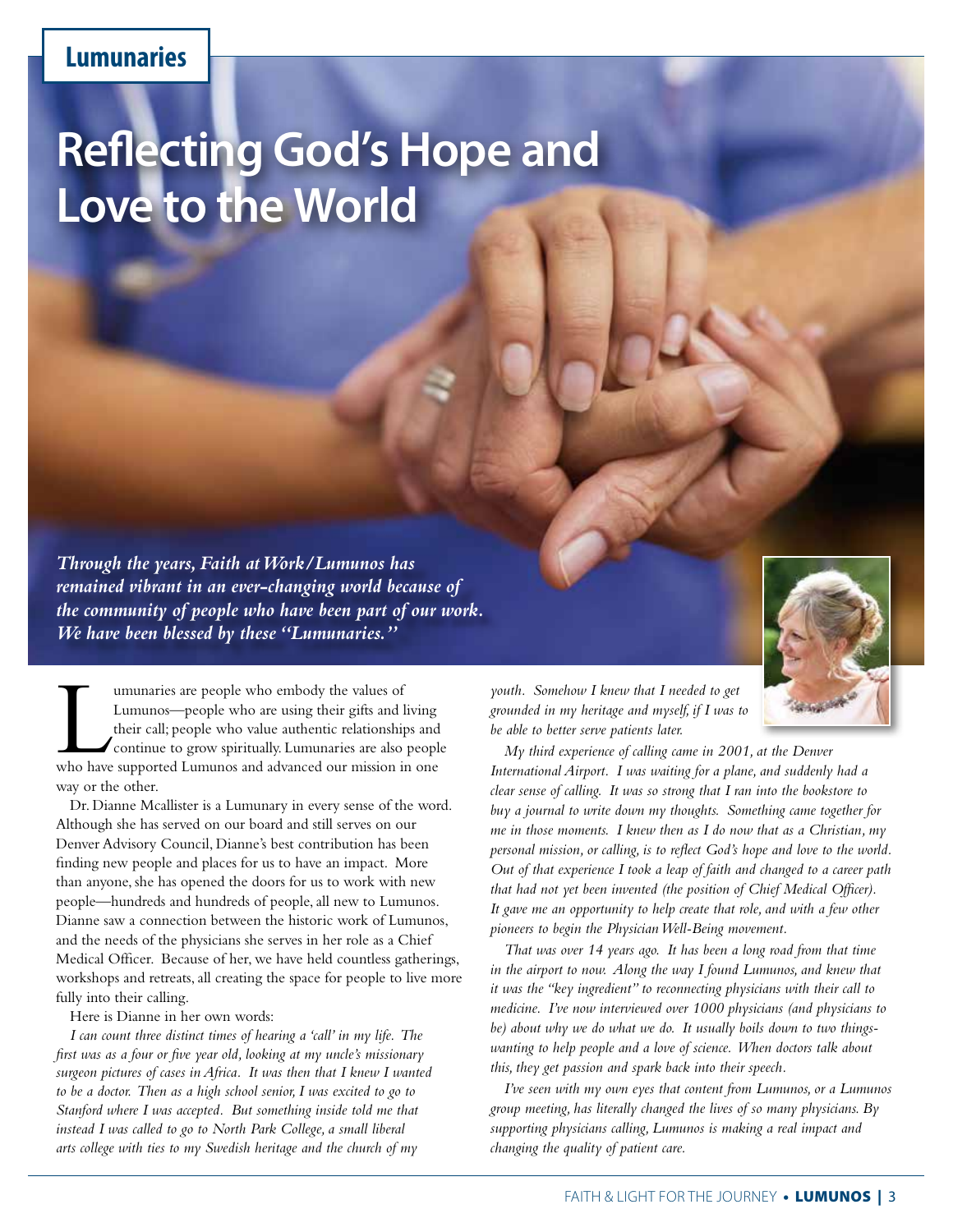# **Reflections During Advent**

# **Hiking in Bear Country**

*By Angier Brock*

#### **ADVENT WEEK 1**

*Consenting to The Advent Journey*

**Mark 13:24–25, 33.** *For in those days...the sun will be darkened, and the moon will not give its light, and the stars will be falling from heaven, and the powers in the heavens will be shaken…Beware, keep alert; for you do not know when the time will come.* 

**I spent a few days last fall at a** Virginia state park in the Allegheny Mountains. Having planned to hike, I was alarmed to hear that, during the week prior to my visit, a woman hiker had Virginia state park in the Allegheny Mountains. Having planned to hike, I was alarmed to hear that, during the been attacked by a black bear. Because of that event, some of the park's hiking trails were closed. *Some?* My eyebrows must have shot up. I asked a ranger how safe she thought the open trails were. "Anytime you're in the mountains," she said, "you're in bear country."

Of course. Her words, which seemed obvious once she spoke them, made me think of times I'd naively hiked in other parts of Virginia's mountains— for the fresh air, for the lovely scenery, for the inspiring views, for the companionship, for the exercise—without giving a single thought to the black bears upon whose turf

I intruded. Just because I hadn't thought about them didn't mean they weren't there. The ranger's words had shifted my perspective.

It occurs to me that I have often set out on Advent journeys as naively as I have set off onto mountain trails. Ignoring Mark's account of Jesus's warning in today's gospel—*Beware, keep alert*—and casually claiming Advent as my favorite liturgical season, I have sometimes observed it as though it were a lovely walk through an interesting landscape, a kind of annual pre-Christmas exercise, often taken with gentle companions and always with candles and beautiful music. But if I listen closely to the stark and apocalyptic words of Jesus in Mark's gospel—images of a darkened sun, a moon that gives no light, stars falling from heaven—my perspective changes.

When I was in the mountains, my changed perspective meant that I thought about hiking differently. With my eyes opened, I could no longer blissfully wander off onto a trail without considering the risks. I wonder if the same is true of Advent. Here, too, a changed perspective requires a new kind of consent to the Advent journey. Advent does offer lovely views (and music, and candles), and it may

involve good spiritual exercise for my heart. But does it also involve risks?

The essayist Annie Dillard suggests that if Christians really understood the power of the God to whom we pray, ushers would pass out crash helmets during Sunday services. And so I wonder: Do I truly comprehend in whose habitat I am walking when I set out at Advent? Do I really know who or what I may meet along the way, and what the implication of any encounters may be? Am I aware that I may come up against a power greater than my own, a power that challenges who I am and what I know—or think I know? Am I fully cognizant of the fact that I may be not only challenged but also changed? Am I willing to take that chance?

These are among the questions I am living into this year as Advent begins.

#### **ADVENT WEEK 2**

*Faith on The Advent Journey* 

**Mark 1:3.** *Prepare the way of the Lord, make his paths straight.*

**Psalm 85:11a.** *Faithfulness will spring up from the ground…*

Before deciding to follow through with my plan to hike alone where black bears might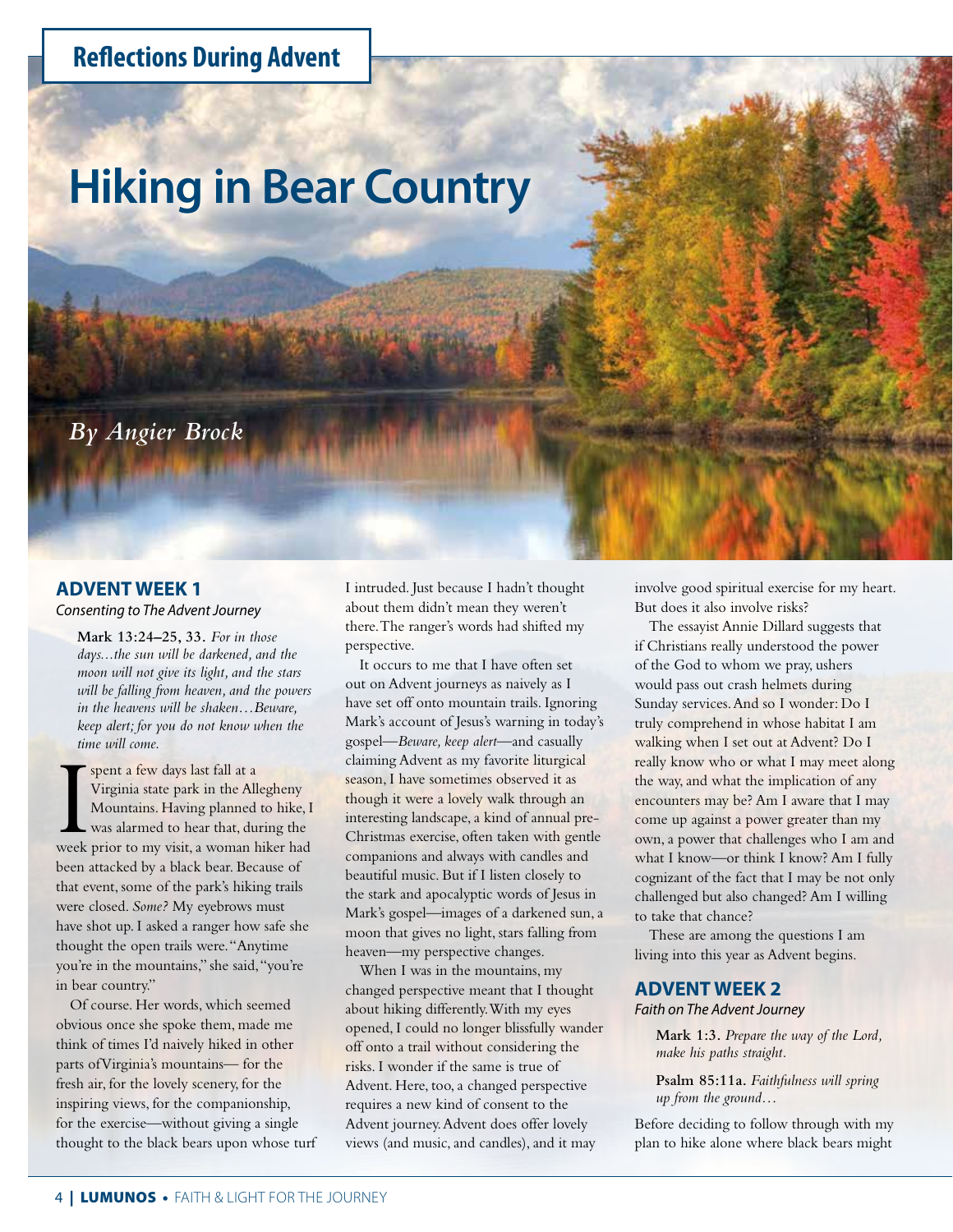also be rambling, I read the literature park rangers made available. The first rule of hiking in bear country is this: Be aware that you are hiking in bear country. And the second is like unto it: Stay alert. Also, make noise on the trail by talking or singing. My usual hiking habit is to stay quiet and listen to natural sounds—birds, wind in the leaves, running water. However, if good bear etiquette demands a little noise—so that bears might hear me coming and not think me an aggressor sneaking up on them surely I could handle that.

The materials said that, in case of a bear encounter, one should back away slowly, always facing the bear. They also said, somewhat reassuringly, that attacks by black bears are rare—and, somewhat less reassuringly, that if a bear attack *does*  occur, it can usually be fended off with sticks, stones, or even bare hands. Thus informed—and armed with a hiking pole, binoculars, water, trail maps, and a mental list of songs I like to sing when alone—I felt prepared. In other words, I had faith in the information and also faith in myself, faith that I could do what I needed to do. And so I hit the trail.

In hindsight, I realize that I didn't necessarily put my faith in the right things. Had I known the path would be as winding, steep, and narrow as it was, I would not have counted on being able to back away safely from a menacing bear, for backing up would likely have sent me tumbling down the mountainside. Also, it's hard to sing when you're hiking uphill. Even my faith in my ability to stay alert was not terribly well placed, for any number of distractions arose. A great deal of attention went to avoiding tripping over rocks and roots—and, simultaneously, to watching for trail blazes marking the path. Grand vistas, captivating rock formations, and the season's last wildflowers were other marvelous distractions.

My journey through Advent has similar pitfalls. I try to prepare my heart. I try to stay aware of the season, to slow down and be intentional about observing the rhythm of December's shorter, darker days. Nevertheless, the weeks leading up to Christmas are typically busy ones shopping, cards, holiday concerts, holiday gatherings of family and friends. When so many marvelous views and voices beckon, how do I stay alert, focused, faithful?

Perhaps Psalm 85 offers a clue. The Psalmist writes, "Faithfulness will spring up from the ground…." Faithfulness will spring up—*from the ground?* Could faithfulness be not so much something in me, something I have to have or have to do—as it is something that rises to meet me as I put one foot in front of the other and keep walking? Perhaps faithfulness is already on the path, waiting to spring up from the ground to greet me—if I am but willing to take the first steps.

#### **ADVENT WEEK 3**

#### *Hope on The Advent Journey*

**John 1:7.** *He himself was not the light, but he came to testify to the light.*

When I first turned onto the park trail, I was surprised to see an array of white signs tacked to trees leading up the path. "Safety Zone," they read. *How curious,* I thought. And then, *Good to know,* assuming the signs indicated a bear-free zone. But did the bears know? I don't know, but even when the signs disappeared about fifty yards up the trail, I kept going, bolstered to have started off with that unexpected reassurance, that initial zone of "safety."

Reading signs can be tricky. Whether something signifies danger or hope can depend on context. I have thus far been casting American black bears (*Ursa americanus*) as a menace—and certainly they can be. They are wild creatures; their power is not to be taken lightly or toyed with. However, their presence in our Commonwealth can be read not as a problem but as a source of hope, for like the eastern bluebird and the bald eagle, their story is a success story. At one point, Virginia's black bear population had diminished to near extinction. Thanks to increased understanding of them, raised public awareness, and good management practices, black bears now thrive. Omnivores, they are again playing their role in the various ecologies of the state. Among other things, they eat fruits (thereby scattering seeds) and ants and other insects (thereby helping control populations of tree-damaging beetles). They also help keep the forest floor clear by scavenging for carcasses; and, because they are at the top of the food chain, they help keep other

populations of animals healthy by preying on the weak and the sick. Their current robust number signifies that we humans can sometimes redeem our misunderstandings and mistakes as regards the creatures with which we share a planet.

Redemption is a good thing, something that gives me hope, for I have plenty of my own misunderstandings and mistakes in need of being redeemed. Today's gospel reading also speaks to hope and redemption; both are proclaimed by a voice crying in the wilderness. In Mark, we meet John the Baptist only through his words, but in Matthew's gospel, his dress and diet are described—in ways that make him sound rather bear-like. He wears skins with a leather belt around his waist. He eats locusts and wild honey. Also, like bears, who dig around in leaf litter and scratch at trees and roots (activities that hasten the decomposing of dead matter, another contribution to the environment), he stirs things up.

On my hike, I never did see any black bears. On the last leg of my hike, though, about two-thirds of the way down the mountain, I met a young woman coming up the trail. She had entered the forest on a different path. She had not seen any black bears either, but she had passed someone who had seen three. He said he had clapped his hands, and the bears had run away.

Twenty minutes or so later, after almost four hours of hiking, I again saw the white signs and knew I was re-entering the "Safety Zone" near the foot of the mountain. Again the signs gave me hope. I was tired. I was hungry. I was running short of water. But I was almost home.

What's stirring in you as you make your Advent journey? Where do you need redemption? What great, or small, or even ambiguous signs give you hope?

#### **ADVENT WEEK 4**

*Love at The End of The Journey*

**Luke 1:30.** *Do not be afraid for you have found favor with God.*

In a hymn at the close of his long poem, *For the Time Being: A Christmas Oratorio,*  W. H. Auden writes, "He is the way. Follow Him through the Land of Unlikeness; you will see rare beasts and have unique adventures."

*continued on page 7*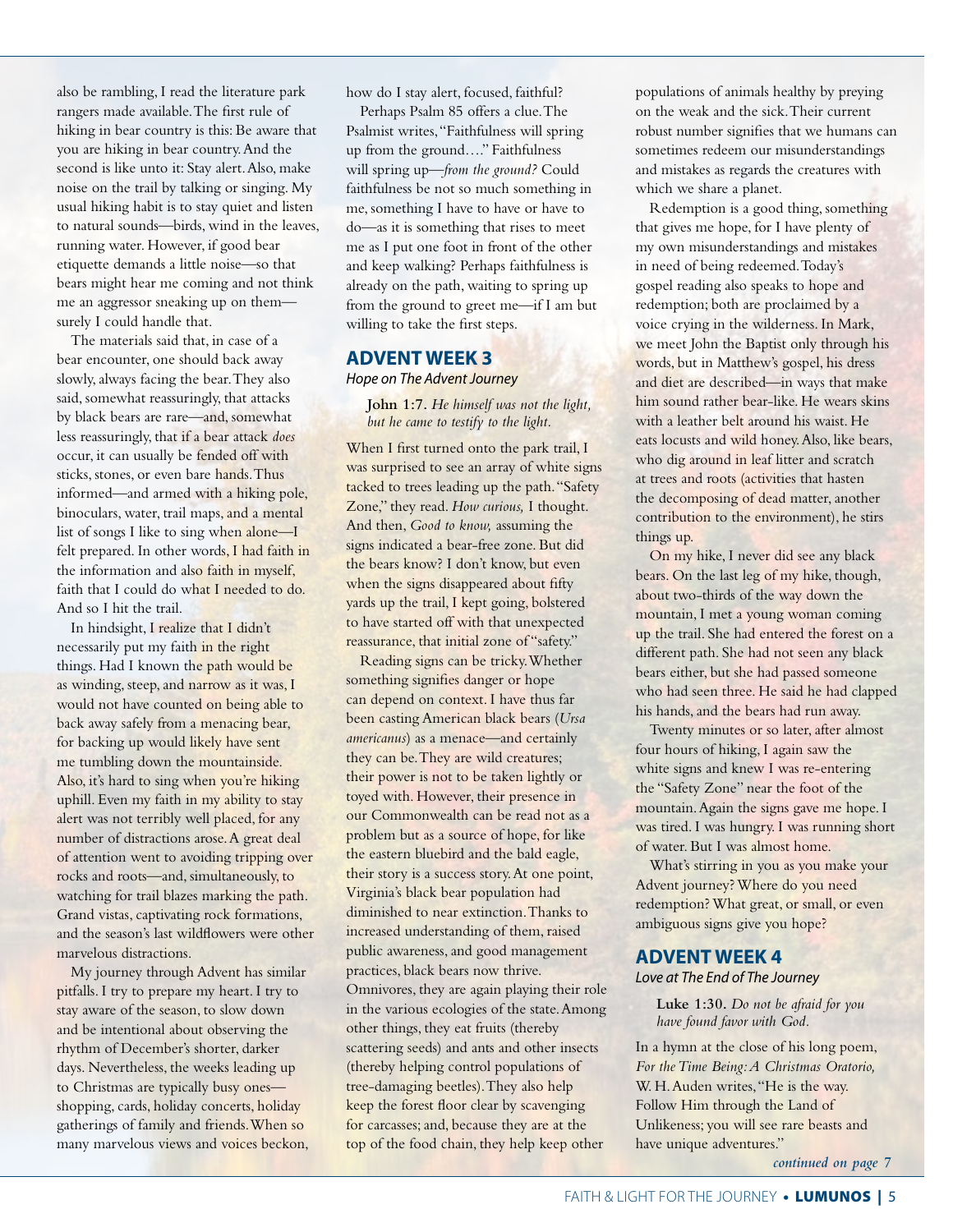# **Conversations**

# On Love and Being: A Conversation Between Mother and Daughter

*In this article, Lumunos' new Outreach Manager, Becca Perry-Hill, explores faith, hope, love, and motherhood through a conversation with her mom and former Director of Operations and Development at Lumunos, Betsy Perry. Becca became a mother and Betsy a grandmother in November of 2016 with the birth of Maya Lou. In the spirit of the Christmas season, a time to reflect on love, family, and birth, Becca and Betsy sat down to talk about what they've learned from becoming a mother and grandmother in the past year.*

- BECCA: How did you feel about becoming a grandmother to Maya?
- BETSY: Well, I think I was just about as excited as you were becoming a mother to Maya [laughs].
- BECCA: I think maybe more [more laughter].
- BETSY: I love being a grandma to Russ's children's children all seven of them—but there's nothing like being a grandma to your own biological grandbaby… And one of the most amazing things about being a grandmother, that I didn't even realize, is how she teaches me, even when she was just a tiny newborn. Her movements, her sounds… her downward dogs, her dolphin pose. All of those things just teach me how yogic a little baby is—meaning in balance, in union. And now seeing her learning to walk, keeping that balance, and how she gets into it gradually. She doesn't just all of a sudden one day walk. She has weeks of practice walking with somebody. These are just things I delight in. [It] gives me hope for the world.
- What about you? How did you feel about becoming a mother?
- BECCA: Of course, I really did want to become a mother, but I think right before [her birth] I had some ambivalence—feelings both ways. I mean the worry of what does this mean, how is this going to change my life, and my relationship with Skyler? Even the dogs and how they're going to react [laughs]. And, am I going to be a good mother? All of those fears you have before [the birth]. You're excited and it's the thing you really want, but at the same time it's really scary. After I became a mother, I think almost immediately, I had a sense of purpose that I didn't have before. In that, now, I was responsible for this little human being and that would probably inform pretty much everything that I did from there on out… Throughout my life I've experienced feelings of loneliness and I really haven't felt lonely since I had her.



- BETSY: You said, I forget how old she was, maybe two or three months, and you said, one day when she looked at you that she loved you. That it wasn't just her early eye contact, you know, at a nervous system level, but that there was real meaning behind it. That was a time I saw you really blossom as a mother.
- BECCA: It takes a while over those first few months. You're still getting to know this person and there's not much to them really [laughs].
- BETSY: They take a lot of care, but—
- BECCA: They're eating and sleeping and crying, but you don't really quite know them yet. So, you get to know them, especially over this first year I think.
- BETSY: So, love is something [pauses], or let me ask that. Is love of Maya something that has evolved and grown since she's been born?
- BECCA: Oh yeah. I think it went from, in the very beginning, just sort of being a worry kind of love. Like, I would wake up in the middle of the night and think 'is she okay?' And then, eventually it became an excitement to come home and see her and hold her. You just start to miss them and want to be with them just like any other person you love in your life…
	- So how has being a grandparent to Maya changed you?
- BETSY: The biggest thing that comes to mind is loving just sitting there playing and watching her. And, play, once I became like a responsible teenager and adult, play was not something that was encouraged… There's a real purpose for play and a real purpose for, especially in being a grandmother, to just BE with the child… It's really learning how to play and enjoying it.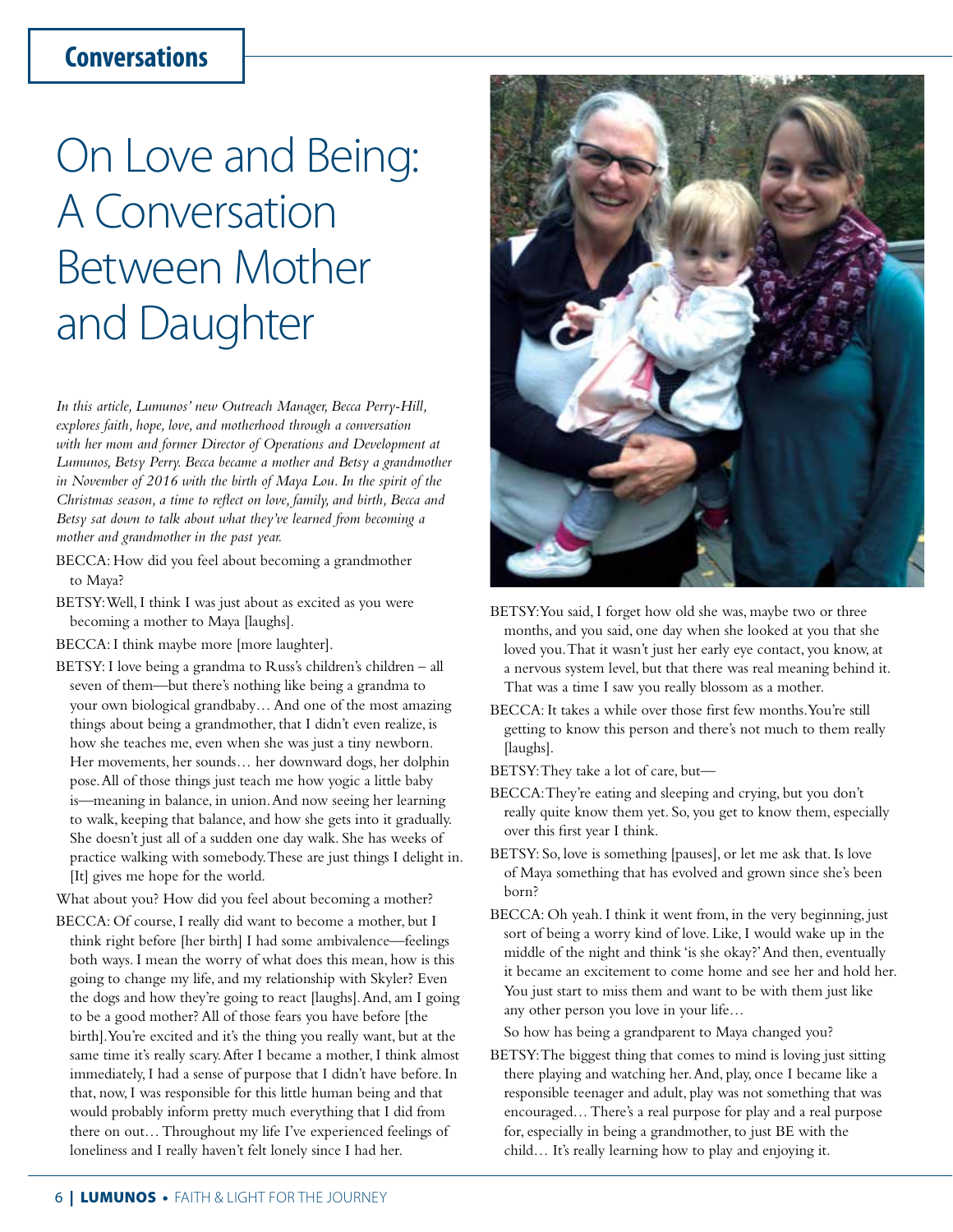BECCA: Similarly, for me, you have to turn off your devices and not be so distracted and multi-tasking… When you're with Maya, she knows if you're not really fully present… So, to be a good parent, you have to be in the moment and let go of all the calls, emails, and texts. [You must] let go of the past and the future and just be there with her…

What do you hope for your granddaughter?

BETSY: Well, the primary hope is that she grows into exactly who she is meant to be… If she's strongly living into who she is then she'll feel her own voice, and her own power, and sense of what is right—to be able to go forward with whatever she chooses to do and whoever she chooses to be…

So, what about you? What do you hope for your daughter?

- BECCA: As a parent, you really want to protect them from everything in the world. I hope she doesn't have to experience all the pain and hardships that seem so evident in the world right now. But at the same time, I think about my own experience, and while I've been lucky not to have experienced great loss and suffering, I do think that what I have experienced has made me more resilient and contributes to who I am. So, I guess what I hope is that I can raise her to be strong and resilient. So that whatever she does face in the future, she will be able to get through it being who she is. And, [at the same time] be joyful and creative through whatever she might have to experience in the future.
- What advice would you give me about raising Maya with faith, hope, and love?
- BETSY: Just keep doing exactly what you're doing [laughs]. You're off to a good start!... In exploring things like faith, and what is hope, and what is love—just explore them with her and have discussions with her, even early on… So, if you can give her a chance to do that, [then you'll] help her begin to develop a sense of faith, hope, and love early on.

*At Lumunos, we like to keep the conversation going and facilitate meaningful connections. Our challenge to you is to find the time and space over the holidays to read a book or talk with friends or family members about faith, hope, and love. To get you started we recommend Brené Brown's book, "Daring Greatly: How the Courage to be Vulnerable Transforms the Way We Live, Love, Parent, and Lead" (2012). Additionally, here are a few reflection questions to get the conversations rolling:* 

*How did the ideas of faith, hope and love resonate with you as a child? How has that changed in adulthood? How has faith helped you in your role as a [parent, grandparent, sibling, child, friend, etc.]? In your life, who showed you the true meaning of love?*

**NOTE:** If you'd like to hear more, audio of the complete conversation is available on our website at **www.Lumunos.org.**

**Betsy Perry** *is a Lumunos consultant, retired nurse, educator, fundraiser, yoga teacher, mom to Becca Perry-Hill, and now grandmother to Maya Lou. She lives in Hendersonville, NC with her two dogs and husband Russ.*

**Becca Perry-Hill,** *Lumunos' new Outreach Manager, became mother to Maya Lou on November*  23, 2016. Before joining the Lumunos team, she worked as a cook, earned a Ph.D. in environmental *sociology, taught environmental science, and managed an outdoor gear shop. She lives in Asheville, NC with her husband Skyler and daughter Maya.*

#### *Continued from page 5*

My hike in the Alleghenies last fall was a unique adventure. The trails took me along bright and sunny spots on the mountain. They also led into darker places on the mountain's narrower, shady slopes where a dense tree canopy blocked the sun and the temperature dropped several degrees. From a high clearing, I could see part of the park lake in the valley far below. The lake was just across the road from my cabin but from where I was, I could not see my cabin or any other buildings in the park. I also crossed several stream beds, though autumn had been dry, and the water was little more than a trickle.

As for rare beasts, I saw a few birds and squirrels but no black bears. Probably I should not have expected to, for typically—the recent bear attack notwithstanding—black bears are shy and reclusive animals. I could not say for sure whether or not any bears saw me.

Perhaps Advent has also been a unique adventure. Perhaps you yourself have met a few rare beasts along the way. Together we have encountered Jesus and John the Baptist through their words in Mark's gospel. We have also heard from the gospel writer John and from the Psalmist. Like my brief conversation with the woman I met on the trail, our exchanges have been brief. On your own walk you have undoubtedly met other rare beasts—some real, some imaginary, some dead, some very much alive, some wise and kind, some that may have seemed menacing until considered in a different light.

Today is not only the 4<sup>th</sup> Sunday of Advent but also Christmas Eve. Where is it then that we end our journey? Have we come to an overlook with a lovely view—a sleeping baby in a stable visited by watchful shepherds, gentle animals, jubilant angels, and cunning magi? Or, as we come into this place, do we see more deeply into the troubled world of then and now—the world of innkeepers denying hospitality to vulnerable, weary travelers, the world where a jealous and vengeful Herod lingers in the wings. Do we find any hints of those innkeepers or of that Herod dwelling in us?

Perhaps the most important questions we ask at the end of the Advent journey have to do with love. According to the Talmud love, perhaps a little like black bears, can shake things up. It is love—no, Love— that we meet at the stable. Do we fully comprehend the awesome power of the Love that lies swaddled in the manger, the Love that brought us here? What might it ask of us as the Christmas season unfolds? What preparations have we made? What provisions do we have? Who will be our guides on this next stage of our journey?

Happy Fourth Sunday of Advent, and Merry Christmas!

**Angier Brock** *is a former long-time Board member of Lumunos, songwriter for retreats, and women's ministry leader. These days she is doing some freelance writing and editing, playing in a hand bell choir, being a Virginia Master Naturalist, and grandmothering.*

**NOTE:** *These weekly Advent Reflections will be posted on our website. If you sign up for our newsletter on the website, these will be sent to you via e-mail. The online reflections will include music and videos.*